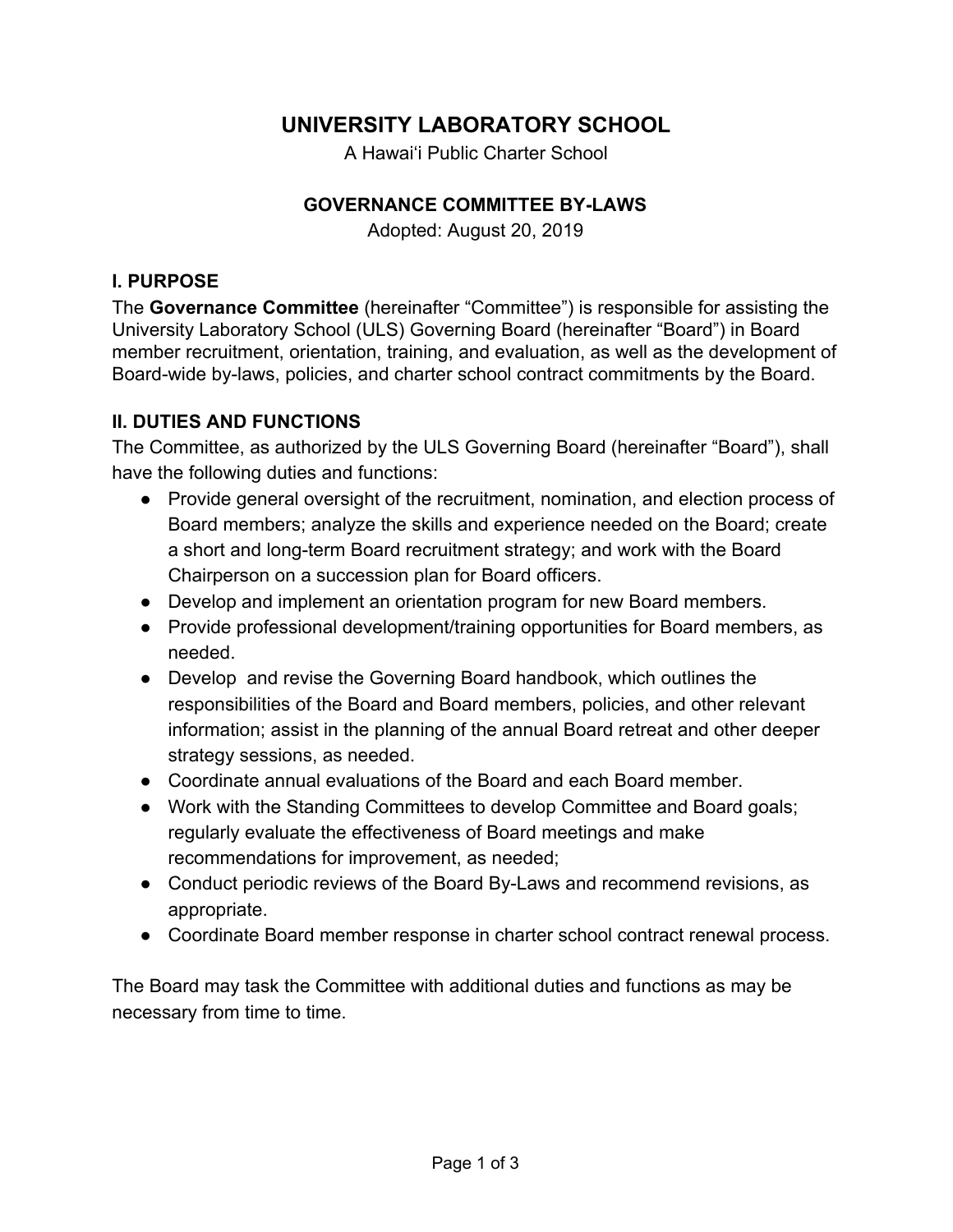## **III. MEMBERSHIP AND OFFICERS**

The appointment and terms of membership to the Committee shall be made pursuant to the Board By-Laws, Article V. Officers and Terms of Office, section D.

Each year, the Committee shall elect one member to be its Chairperson, provided that the Chairperson shall be a member of the Board. In the event of a vacancy, the Board Chairperson may appoint an interim Chairperson of the Committee. The Committee may elect other officers from its membership as may be necessary to facilitate the efficient conduct of its duties and functions.

## **IV. MEETINGS**

A meeting of the Committee may be called by the Chairperson, or by agreement of a majority of the members of the Committee, as necessary to fulfill the Committee's duties and functions. Committee meetings shall be open to the public and a notice and agenda of a meeting of the Committee shall be posted at the ULS office and on the ULS website not less than six (6) calendar days prior to a given meeting. Quorum for meetings of the Committee shall be a majority of the appointed members of the **Committee.** 

# **V. REPORTING**

The Committee shall keep written minutes of its meetings that include:

- (A) the date, time, and place of the meeting;
- (B) the members of the Committee recorded as either present or absent;
- (c) the substance of all matters proposed, discussed, and decided;
- (d) the views of the meeting participants;
- (e) a record, by individual Committee member, of any votes taken; and
- (f) any other information that any member of the Committee requests be reflected in the minutes.

The Committee shall cause to have posted the written minutes from its meetings at the ULS office and the ULS website within sixty (60) calendar days after the respective meeting or five (5) calendar days after its next meeting, whichever is sooner.

The Committee shall deliver reports to the Board on all significant matters it has discussed and decided.

## **VI. REVIEW**

The Committee will review its duties and functions at least annually. As necessary and with the assistance of the Governance Committee, the Committee shall propose